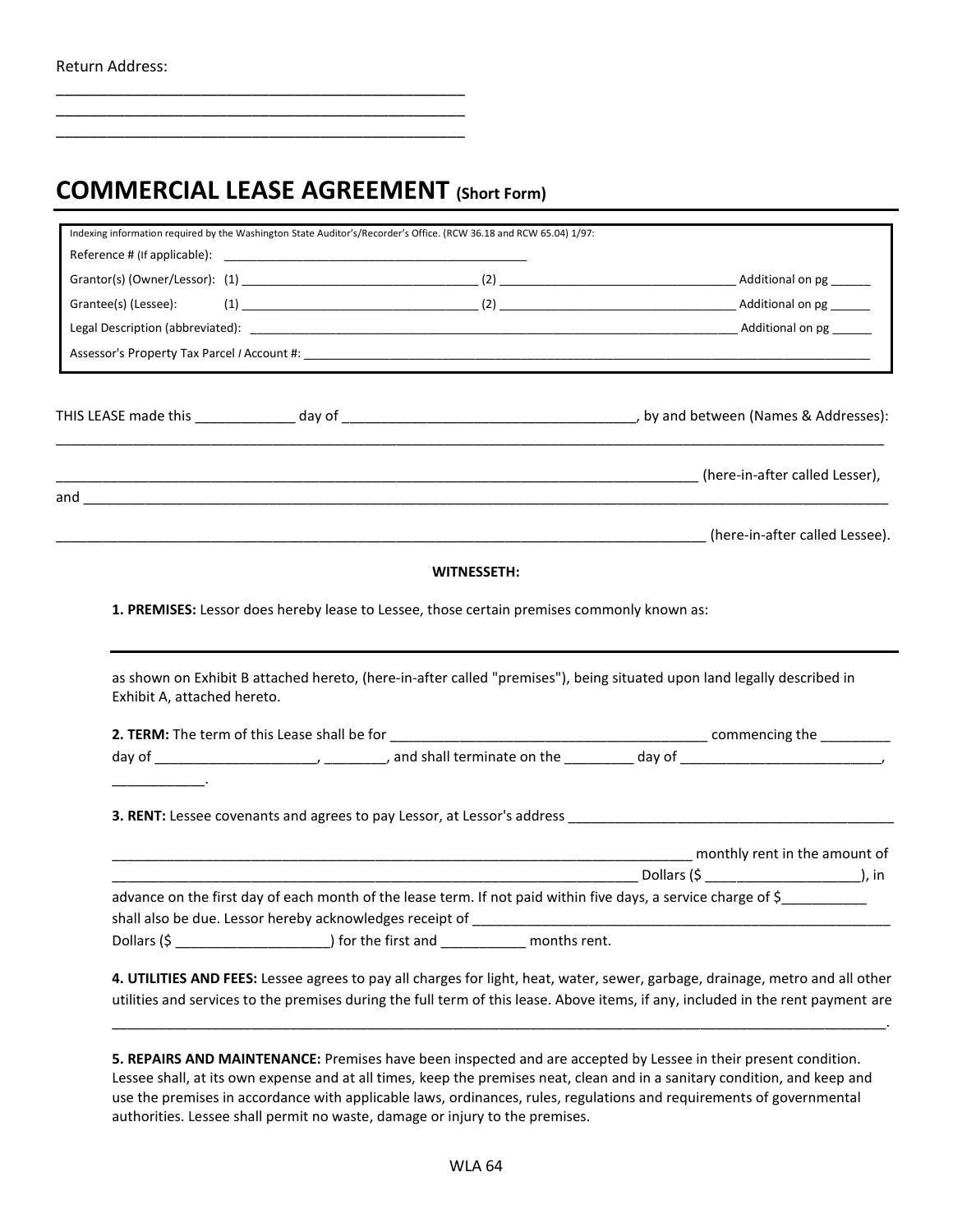**6. SIGNS AND ALTERATIONS:** All signs or symbols placed by Lessee on or about the premises shall be subject to Lessor's prior written approval. After prior written consent of Lessor, Lessee may make alterations, additions and improvements in said premises, at Lessee's sole cost and expense. Lessor may elect to require Lessee to remove any such alterations, additions or improvements upon termination of this lease and at Lessee's sole cost and expense.

**7. LIENS AND INSOLVENCY:** Lessee shall keep the premises free from any liens arising out of any work performed for, materials furnished to, or obligations incurred by Lessee, and shall indemnify and hold Lessor harmless against the same. In the event Lessee becomes insolvent, bankrupt, or if a receiver, assignee or other liquidating officer is appointed for the business of Lessee. Lessor may cancel this Lease at its option.

**8. SUBLETTING OR ASSIGNMENT:** Lessee shall not sublet the whole or any part the premises, nor assign this Lease, without the written consent of Lessor, which will not be unreasonably withheld. This Lease shall not be assignable by operation of law. Any assignment shall not release the lessee from liability under this lease unless the assignment states such.

**9. DAMAGE OR DESTRUCTION:** In the event the premises are rendered untenantable in whole or in part by fire, the elements, or other casualty, Lessor shall notify Lessee, within thirty (30) days after such casualty, that Lessor will undertake to rebuild or restore the premises, and that such work can be completed within one hundred eighty (180) days from date of such notice of intent. If Lessor cannot restore or rebuild the premises within the said one hundred eighty (180] days, then the Lease may be terminated at Lessee's option by written ten (10) day notice to Lessor. During the period of untenantability, rent shall abate in the same ratio as the portion of the premises rendered untenantable bears to the whole of the premises.

**10. ACCIDENTS AND USABILITY:** Lessor or its agent shall not be liable for any injury or damage to persons or property sustained by Lessee or other, in and about the premises. Lessee agrees to defend and hold Lessor and its agents harmless from any claim, action and/or judgment for damages to property or injury to persons suffered or alleged to be suffered on the premises by any person, firm or corporation, unless caused by Lessor's negligence.

**11. COSTS AND ATTORNEY'S FEES:** If, by reason of any default or breach on the part of either party in the performance of any of the provisions of this Lease, a legal action is instituted, the losing party agrees to pay all reasonable costs and attorney's fees in connection therewith, including costs and fees to collect any judgment. It is agreed that the venue of any legal action brought under the terms of this Lease may be in the county in which the premises are situated. Interest on unpaid sums shall accrue at the rate of 12 percent per annum from due date, even if not liquidated at that time.

**12. SUBORDINATION:** Lessee agrees that this Lease shall be subordinate to any mortgages or deeds of trust placed on the property described in Exhibit A, provided, that in the event of foreclosure, if Lessee is not then in default and agrees to attorn to the mortgagee or beneficiary under deed of trust, such mortgagee or beneficiary shall recognize Lessee's right of possession for the term of this Lease.

**13. NO WAIVER OF COVENANTS:** No conduct of a party shall constitute accord and satisfaction, unless contained in a writing to such effect arid signed by the parties. Any waiver by either party of any breach hereof by the other shall not be considered waiver of any future similar breach. This Lease contains all the agreements between the parties; and there shall be no modification of the agreements contained herein except by written instrument.

**14. SURRENDER OF PREMISES:** Lessee agrees, upon termination of this Lease, to peacefully quit and surrender the premises without notice, leave the premises neat and clean and to deliver all keys to the premises to Lessor. If Lessor elects to require Lessee to remove alterations, additions or improvements made by Lessee, then Lessee shall restore the premises to their previous condition, less reasonable wear and tear.

**15. BINDING ON HEIRS, SUCCESSORS ANDASSIGNS:** The covenants and agreements of this Lease shall be binding upon the heirs, executors, administrators, successors and assigns of both parties hereto, except as here-in-above provided.

**16. USE:** Lessee shall use the premises for the purposes of

and for no other

purposes, without written consent of Lessor.

**17. NOTICE:** Any notice required to be given by either party to the other shall be deposited in the United States mail, postage prepaid, addressed to the Lessor at,

 $\alpha$  r to the

Lessee at,